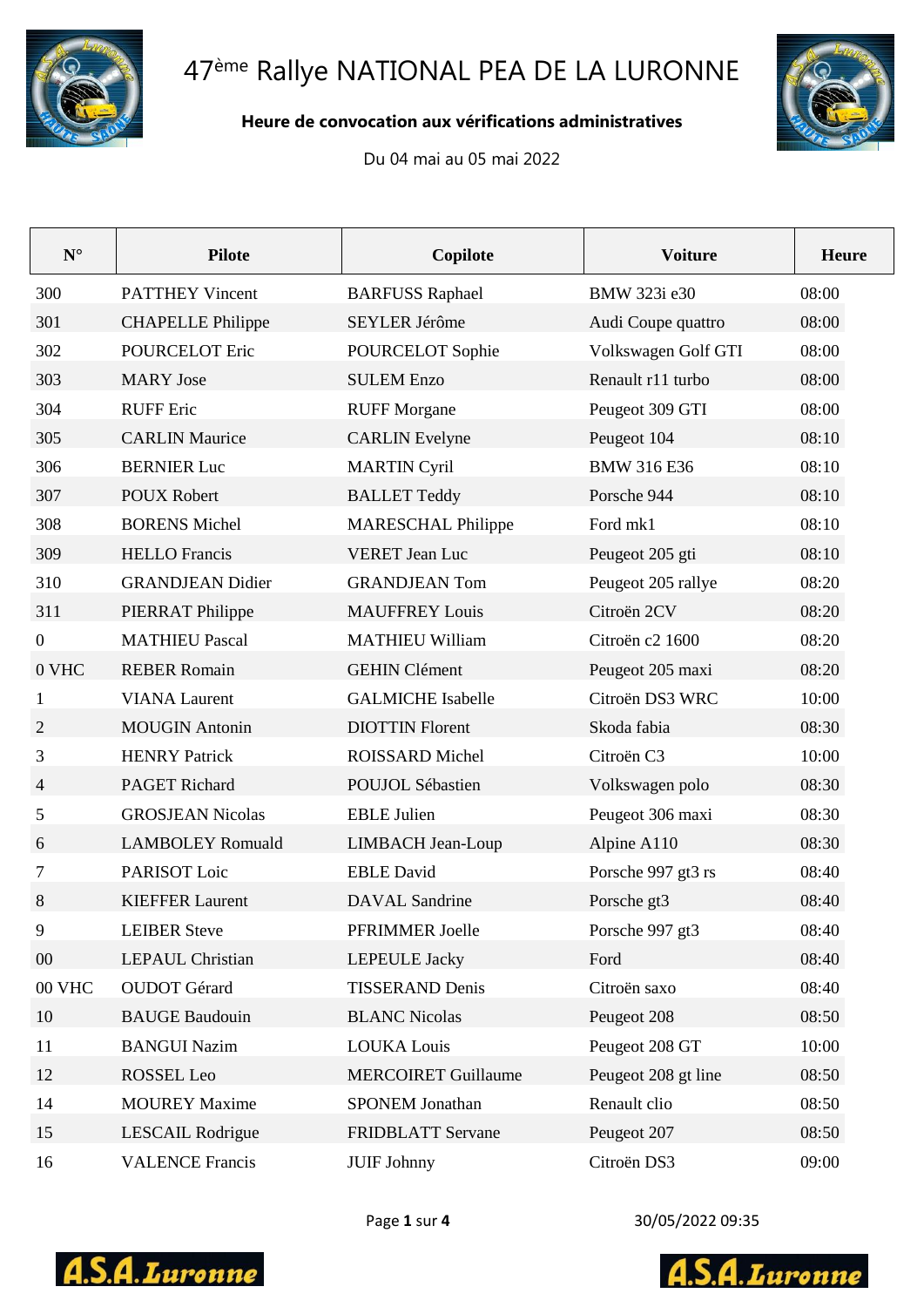

# ème Rallye NATIONAL PEA DE LA LURONNE

### **Heure de convocation aux vérifications administratives**



Du 04 mai au 05 mai 2022

| 17 | <b>GASSERT Dimitri</b>      | <b>ATTALAH Bryan</b>        | Peugeot 207 rc          | 09:00 |
|----|-----------------------------|-----------------------------|-------------------------|-------|
| 18 | <b>BRET Sébastien</b>       | <b>DELIOT</b> Manon         | Mitsubishi Evo IX       | 09:00 |
| 19 | <b>EUVRARD Paul</b>         | <b>CHRISMENT Arthur</b>     | Subaru IMPREZA GT       | 09:00 |
| 20 | <b>FELIX Abel</b>           | <b>HUGUENIN Faustine</b>    | Peugeot 207 RC          | 09:00 |
| 21 | <b>LEIBBRANDT Marcus</b>    | <b>HORNUNG</b> Angelika     | Mitsubishi lancer evo X | 09:10 |
| 22 | <b>GILLET</b> François      | <b>MATHIEU Raphael</b>      | <b>BMWM3</b>            | 09:10 |
| 23 | <b>ECKER Michael</b>        | <b>KORZ</b> Harald          | Honda civic             | 09:10 |
| 24 | <b>GUINCHARD Pascal</b>     | <b>GIRARDOT</b> Florian     | Peugeot 205 GTI         | 09:10 |
| 25 | <b>SIMONIN Mickael</b>      | <b>PATOU Emeline</b>        | Renault Clio S16        | 09:10 |
| 26 | <b>COMTE Lionel</b>         | <b>RYFFEL Katia</b>         | Renault clio            | 09:20 |
| 27 | <b>CHOQUEY Dylan</b>        | <b>CHOQUEY Morgan</b>       | <b>Renault CLIO RS</b>  | 09:20 |
| 28 | <b>GURNAUD Samuel</b>       | <b>DECOBERT Romain</b>      | Peugeot 206 xs          | 09:20 |
| 29 | <b>BROUILLARD Julien</b>    | <b>HILDENBRAND Nicolas</b>  | Renault clio ragnotti   | 09:20 |
| 30 | <b>LAURENCY Paul</b>        | <b>JEUDY Cindy</b>          | Peugeot 205 GTI         | 09:20 |
| 31 | <b>PARET David</b>          | <b>JEANGEORGES</b> Tiphanie | Peugeot 205 maxi        | 09:30 |
| 32 | <b>DUCHENE Pierre Emile</b> | <b>MAGNIN Marine</b>        | Renault clio            | 09:30 |
| 33 | <b>JEUDY Ludovic</b>        | <b>DORIOT</b> Julie         | Peugeot 205             | 09:30 |
| 34 | <b>MALEY Jean-Edmond</b>    | <b>SONNET David</b>         | Citroën Saxo            | 09:30 |
| 35 | <b>JEANPIERRE Stéphane</b>  | <b>JEANPIERRE Paul</b>      | Citroën Saxo            | 09:30 |
| 36 | <b>BESCHET</b> Enzo         | <b>ROUSSELET Pierrot</b>    | Renault clio            | 09:40 |
| 37 | <b>THIEBAUT Paul</b>        | <b>BISSONNIER Remi</b>      | Peugeot 208             | 09:40 |
| 38 | FLEUROT Aurélien            | <b>BOLOPION Thomas</b>      | Renault clio            | 09:40 |
| 39 | <b>COUVAL Clara</b>         | ROUSSELET Adrien            | Renault clio ragnotti   | 09:40 |
| 40 | <b>MEYER Thiebaut</b>       | <b>AUGIER Pascale</b>       | Honda civic             | 09:40 |
| 41 | <b>CHEVALIER Xavier</b>     | <b>ALEXANDRE Estelle</b>    | Peugeot 206S16          | 09:50 |
| 42 | <b>ANDRE Flavien</b>        | <b>FLEURETTE Antoine</b>    | Renault clio rs         | 09:50 |
| 43 | <b>RUPT</b> Dominique       | <b>RUPT</b> Athenais        | Renault clio            | 09:50 |
| 44 | PETIT David                 | <b>LAINE Sébastien</b>      | <b>Renault Clio</b>     | 09:50 |
| 45 | <b>GILLET Romain</b>        | ALLIX Jérôme                | Renault CLIO RS         | 09:50 |
| 46 | <b>AIZIER Fréderic</b>      | <b>GAVOYE</b> Romain        | Renault Clio ragnotti   | 10:00 |
| 47 | <b>LAURENCE Tobias</b>      | PEA Florent                 | Renault clio ragnotti   | 10:00 |
| 48 | <b>CORBERAND Yoan</b>       | <b>FAIVRE</b> Emeline       | Citroën C <sub>2</sub>  | 10:00 |
| 49 | <b>MOREL Nicolas</b>        | <b>LAMBERT</b> Jordan       | Citroën SAXO            | 10:00 |
| 50 | <b>VALDENAIRE Thibault</b>  | <b>VIEILLARD Fanny</b>      | Peugeot 106             | 10:00 |



Page **2** sur **4** 30/05/2022 09:35



**S.A.Luronne** Δ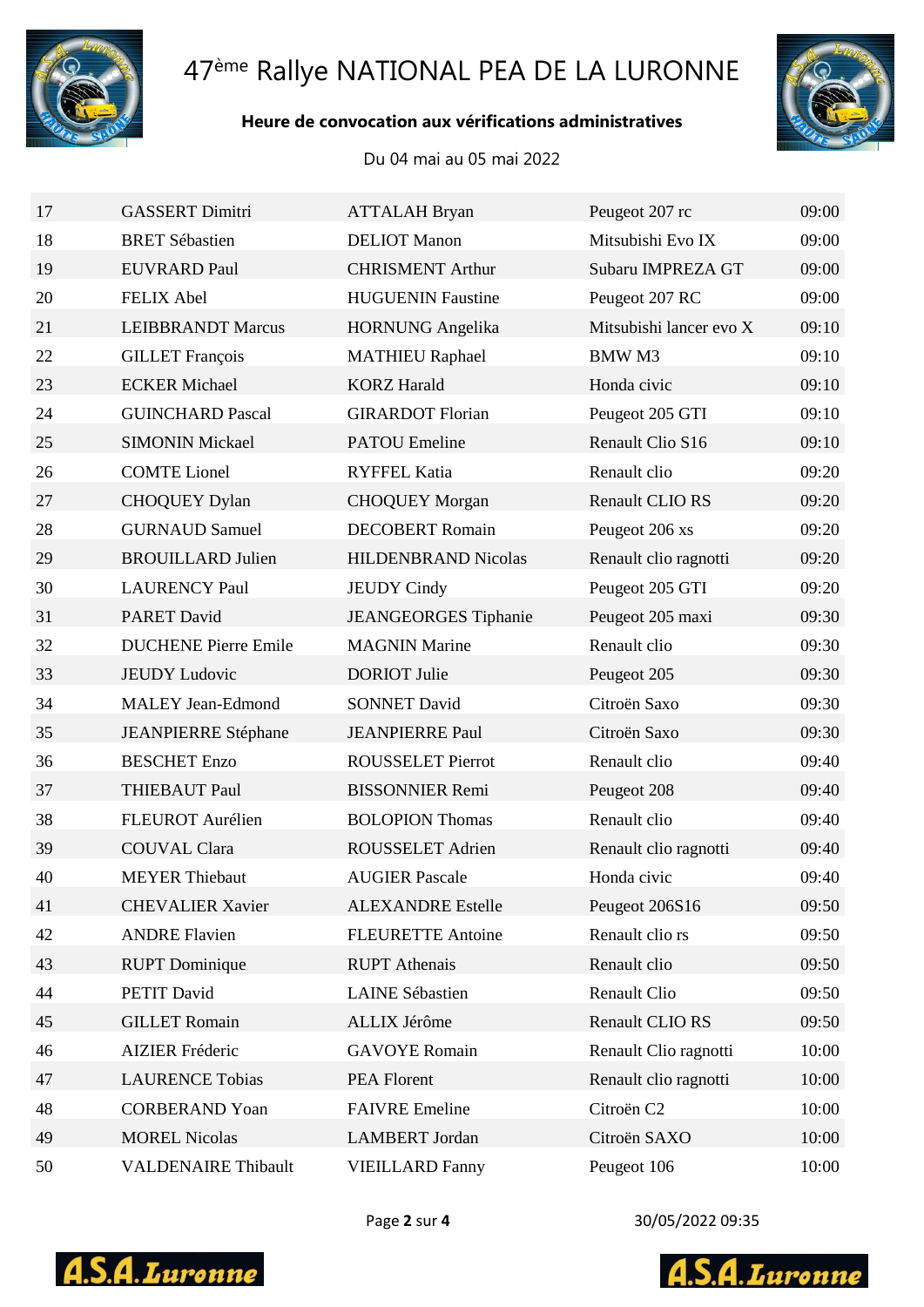

# ème Rallye NATIONAL PEA DE LA LURONNE

#### **Heure de convocation aux vérifications administratives**

#### Du 04 mai au 05 mai 2022



| 51 | <b>CUNEY Julien</b>      | <b>DURPOIX Eric</b>       | Peugeot 106        | 10:10 |
|----|--------------------------|---------------------------|--------------------|-------|
| 52 | <b>PINOT Thomas</b>      | <b>GRILLOT Olivier</b>    | Citroën Saxo       | 10:10 |
| 53 | <b>NIKLAUS</b> Dylan     | <b>LAMBOLEY Adrien</b>    | Opel CORSA         | 10:10 |
| 54 | <b>NIKLAUS</b> Loic      | <b>NIKLAUS</b> Amandine   | Peugeot 106        | 10:10 |
| 55 | <b>HULME</b> Valentin    | <b>CHONAVEL Pauline</b>   | Citroën saxo vts   | 10:10 |
| 56 | PERSONNE Régis           | <b>PERNOT Sandrine</b>    | Peugeot 106        | 10:20 |
| 57 | <b>JEUDY Sébastien</b>   | <b>JEUDY Yohann</b>       | Peugeot 106 s16    | 10:20 |
| 58 | <b>JACOB</b> Ronan       | <b>SIMON Charline</b>     | Citroën SAXO       | 10:20 |
| 59 | <b>ROUX Aurélien</b>     | <b>SCHOENTHALER Ines</b>  | Citroën saxo       | 10:20 |
| 60 | <b>PERRIN Pierrick</b>   | <b>VAXELAIRE Eleonore</b> | Citroën saxo vts   | 10:20 |
| 61 | <b>HOUILLONS</b> Quentin | <b>HOUILLONS</b> Constant | Citroën saxo       | 10:30 |
| 62 | FRANCOIS Benjamin        | <b>MOREL Aurélie</b>      | Peugeot 106 XSI    | 10:30 |
| 63 | <b>ROUSSEL Benoit</b>    | <b>MOREL Elodie</b>       | Peugeot 106 XSI    | 10:30 |
| 64 | <b>MAGNIN Nicolas</b>    | <b>DALLAY Aurélie</b>     | Peugeot 106 XSI    | 10:30 |
| 65 | <b>GASPARD Gilles</b>    | <b>GASPARD Nathan</b>     | Peugeot 106 XSI    | 10:30 |
| 66 | <b>DELIOT</b> Ludovic    | PERROZ Sarah              | Peugeot 205        | 10:40 |
| 67 | <b>MAUVAIS Michel</b>    | <b>BILLOTTE Flora</b>     | Peugeot 205 rallye | 10:40 |
| 68 | <b>MASSON Kevin</b>      | <b>LECOMTE Dorian</b>     | Renault twingo rs  | 10:40 |
| 69 | <b>MASSON Pascal</b>     | LEHMANN Ophélie           | Renault twingo rs  | 10:40 |
| 70 | <b>WETSTEIN Clément</b>  | <b>CLEMENT Camille</b>    | Peugeot 106 s16    | 10:40 |
| 71 | GY Guillaume             | <b>PARMENTIER Alexian</b> | Citroën saxo       | 10:50 |
| 72 | <b>LAMBOLEY Pierre</b>   | <b>TUAILLON Alexandre</b> | Citroën saxo       | 10:50 |
| 73 | <b>RETTENBERGER Marc</b> | <b>HAIN</b> Jara          | Suzuki Swift sport | 10:50 |
| 74 | <b>COTTET Julien</b>     | <b>ROUGEUX Merry</b>      | Citroën Saxo vts   | 10:50 |
| 75 | <b>CASTALLAN Julien</b>  | <b>MERAT-BRIOT Maxime</b> | Peugeot 106 S16    | 10:50 |
| 76 | <b>BELUCHE Henri</b>     | <b>DEMESY Sylvain</b>     | Citroën AX         | 11:00 |
| 77 | <b>CUNEY René</b>        | <b>GRANDJEAN Alain</b>    | Peugeot 205        | 11:00 |
| 78 | <b>GRANDJEAN Bastien</b> | <b>SARAZIN Jenny</b>      | Peugeot 205 rallye | 11:00 |
| 79 | <b>DELILE Sylvain</b>    | <b>MASSIN Valentin</b>    | Citroën AX         | 11:00 |
| 80 | LA-ROSA Nando            | <b>THIERRY Dylan</b>      | Peugeot 106 XSI    | 11:00 |
| 81 | <b>WEGERICH Antoine</b>  | ALONZO Jérôme             | Citroën c2         | 11:10 |
| 82 | <b>BANNEROT</b> Jordan   | <b>CHERRIER Maxime</b>    | Peugeot 106 s16    | 11:10 |
| 83 | DAVID Christophe         | DAVID Guylhem             | Peugeot 106 s16    | 11:10 |
| 84 | <b>MARION Julien</b>     | <b>DIEUDONNE Alain</b>    | Citroën AX         | 11:10 |



Page **3** sur **4** 30/05/2022 09:35



**S.A.**Luronne Δ